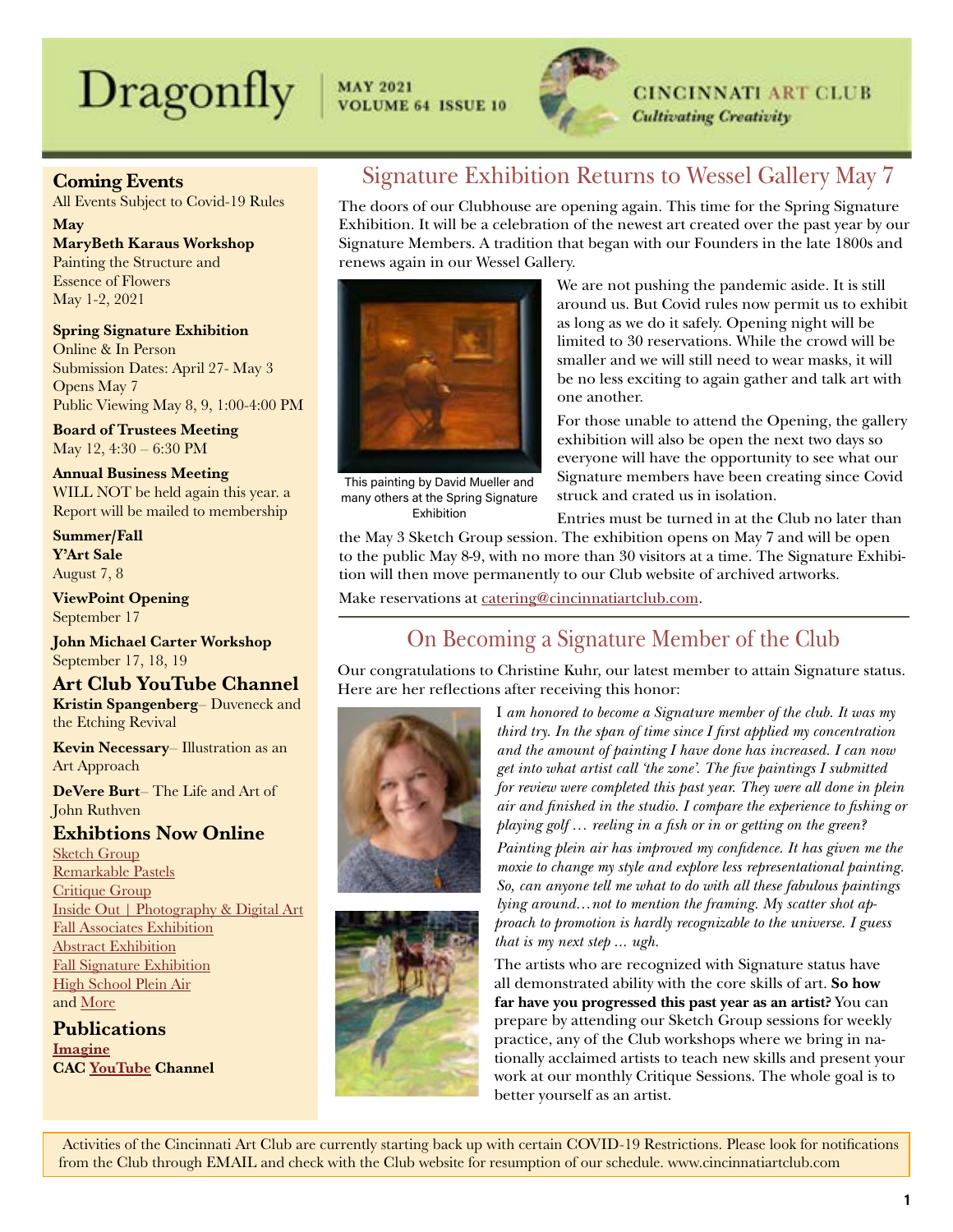#### The Dragonfly is published for and by members of the Cincinnati Art Club

Cincinnati Art Club 1021 Parkside Place, Cincinnati OH 45202 (513) 241-4591 www.cincinnatiartclub.com

#### **OFFICERS**

| VICE PRESIDENT Marlene Steele |  |
|-------------------------------|--|
| SECRETARY Luann Elliott       |  |
|                               |  |

#### BOARD OF TRUSTEES

Kathryn Al-Lamadani, Merida D'Augustine, Gary Eith, Luann Elliott, Steve Hart, Setsuko LeCroix, Eileen McConkey, Michael Paolercio, Jerry Saylor, Donald A Schuster, Marlene Steele, Dale Wolf

#### **COMMITTEES**

| Catering Merida D'Augustine              |  |
|------------------------------------------|--|
|                                          |  |
|                                          |  |
|                                          |  |
| House & Property Louann Elliott          |  |
| Membership Setsuko LeCroix               |  |
| Programs  Michael Paolercio              |  |
|                                          |  |
|                                          |  |
| Workshops Eileen McConkey                |  |
| Special Assignments  Kathryn Al-Lamadani |  |
|                                          |  |
|                                          |  |
| Critique–Signature Ray Hassard           |  |
| Critique-Associate  Tom Post             |  |
|                                          |  |
| Assistant Curator Don Schuster           |  |
|                                          |  |
|                                          |  |
|                                          |  |
|                                          |  |
| High School Plein Air  Sally Mercurio    |  |
|                                          |  |
|                                          |  |
|                                          |  |
| Signature Review Roger Heuck             |  |
|                                          |  |

Dragonfly is the monthly newsletter for members of the Cincinnati Art Club. Dragonfly is published monthly from September to May and in July. Any reproduction of this publication, in whole or in part, is prohibited without express written consent. Member submissions to Dragonfly Editor are welcome. Submit information to be considered for publication to:

#### [dragonfly@cincinnatiartclub.com](mailto:dragonfly%40cincinnatiartclub.com?subject=dragonfly%40cincinnatiartclub.com) by the first of the month prior to publication. Photographs submitted must be at high resolution (300 pixels per inch).

Copyright © 2021 Cincinnati Art Club







**CINCINNATI ART CLUB Cultivating Creativity** 

# President's Message *from* Don Schuster

This year's Founders' Celebration were a great success! Though we were limited in how many could attend at one time, we often had capacity attendance at our first OPEN EXHIBITION of the season. The Painting Demonstrations by MaryBeth Karaus and Bruce Neville attracted a good audience as well. With this reception, even in this time of COVID, we will continue Founders' Week activities into the

future. Some years may be a bigger "to-do", but it's fun celebrating our historical roots.

Due to restrictions on the number of people we can have indoors at our clubhouse, we will once again forgo an Annual Meeting. It is still too early to have all who may want to attend in that enclosed space. A report on the status of the Club will be mailed to all Members in the early Summer. We are looking forward to resuming regular activities and possibly adding more to our monthly calendar. We'll see what the Board can get going when we meet for first time in the next season in late May.

Included with this Dragonfly is a listing of the candidates for the four open Board of Trustees positions. Every year this group tackles the operations of the Club with a dedication that's amazing. I'd like to offer here a special THANKS! to those members who are leaving after putting in their three years: Gary Eith (Development Chair), Setsuko LeCroix (Membership Chair), Eileen McConkey (Workshops Chair) and Steve Hart (Treasurer). These Trustees have been involved with heading up other committees and activities beyond those listed here and will probably continue giving their time to the Club. Steve is on the current ballot for a consecutive term, an option only open to Club Officers.

But they can't do everything we'd like to accomplish. We'd love to have more help in building on the success we've had. Please consider your talents and interests and think about helping our Club grow!

Yours' in artistic pursuit,

Don

## Tom Tarvin: Club Loses Another Ardent Signature Member



Thomas E. Tarvin passed away peacefully and surrounded by family on the evening of April 3 after a long, brutal, and courageously fought battle with cancer. He is survived by his wife Deborah and three children. An artist from a young age, Tom gifted us with his creativity over his 66 years. After studying art at the Central Academy for Commercial Art where he had a passion for oil painting and figure drawing, he went on to launch a successful career of 35+ years in advertising as a creative director, and later sole proprietor and freelance designer. Tom

worked tirelessly at perfecting his art by reading books, watching videos, studying the greats, painting with his friends at the Cincinnati Art Club where he was a Signature Member, and talking about all of it at nauseum to anyone within earshot. He served the Club as Webmaster for seven years. Tom saw the world a bit differently. He noticed things that other people didn't; the absence of color, the sloppy lines, the details that were missed. It was his dedication to the craft, and the lens through which he operated, that allowed Tom to offer the world his beautiful works that were showcased at the Cincinnati Art Club and art shows and exhibits around town.

## Taft Museum Remains Open during Renovation

The Taft Museum of Art's bicentennial preservation project, which gets underway this summer. The Taft historic house will be inaccessible to the public during the project, but the museum will remain open with works from the permanent collection featured in two special exhibitions, one of which will be moved to the Fifth Third Gallery. The Taft's treasured works will continue on view and re-interpreted for the first time in over 15 years for the home's 200th birthday.

# Study Painting of Draped Figures within Scenic Settings John Michel Carter Workshop, Sept 17-19



The class will paint from costumed models in environments, emphasizing the design and value patterns that create a convincing figure and a compelling composition. Mr. Carter will demonstrate and work with each student individually according to their skill level.

Mr. Carter has been a frequent guest instructor at art workshops across the country, including the Scottsdale Artist School since 1990, the Dallas Art League and the Cincinnati Art Club. His thorough classical training and experience in drawing and painting give him the technical expertise for superb instruction.

He is a master signature member of Oil Painters of America and serves on the board of directors of that organization – currently as president. The workshop is \$440 for members, including mode fee; \$465 for non-members. More information at: [workshops@](mailto:workshops%40cincinnatiartclub.com?subject=) [cincinnatiartclub.com](mailto:workshops%40cincinnatiartclub.com?subject=)

## Club Adds Seven New Members

**Welcome to our newest members:** Tricia Paugstal (not pictured below), Chris Krupinski, Rob Morgan, Rose Wolterman, Aleisha Ysko, Jim Conroy, and Debora Dorko.



**Chris Krupinski** is a nationally recognized watercolorist. Well credntialed, her paintings continually draw rave reviews with more than 100 national awards. She is a signature member of the American Watercolor Society and the Transparent Watercolor Society. Her work has been exhibited internationally in China, Russia, Taiwan, Thiland, Greece, Holland, Italy, and Turkey. Chris's brilliant watercolors focus on the smallest of detail that draw viewers into the intricacies of her work. Her play of lights and darks become almost abstract in nature and powerfully expressive still life paintings.

**Robert "Rob" Morgan** studied industrial design at UC DAAP followed by a long career illustrating for attraction design firm John Rouse Associates. He wandered into oil painting on his own. Self-taught, Rob developed his own approach for landscape painting. More recently venturing into urban scenes. He looks forward to meeting like-



minded artists at the Club.



**Rose Wolterman** was always interested in art growing up, but was never involved formal art instruction until I started working at the University of Cincinnati. It was there that she took advantage of an evening college art course with Robert Fabe as the instructor. That was back in the mid-1970's and she remembers him as such a character! Rose is retired from UC now, but while she worked there, she was always the person who was asked to "create something artistic" for the departmental Christmas party invitations and other functions. Over the last 3 – she has attended several of the Club's events as a guest of her sister-in-law, Claire Nichols, who is a Signature Member and a great inspiration to her. She says, "I always learn so much at the CAC events, especially at the demos and critiques. I have been painting with acrylics for the last four years, and I hope to explore oils. I'm really looking forward to growing in my skills and in my appreciation of art through all that the Cincinnati Art Club has to offer."



**Aleisa Yusko** grew up in Cincinnati and now resides in Northern Kentucky. Aleisa's artistic talent was nurtured by her maternal grandmother who was also an artist. Aleisa partook in many art classes and schooling throughout her life including School for the Creative & Performing Arts and DAAP at the University of Cincinnati. Aleisa works fluently in both acrylic and oil and prefers painting on non-traditional objects such as, but not limited to, furniture, shoes and driftwood. She has an affinity for making old or discarded items beautiful and new again. Aleisa was recently part of a 2-artist team restoring the elaborate ceiling art of Old St. Mary's Church in downtown Cincinnati. She has shown art in several shows in the Greater Cincinnati area and enjoys collaborations with other artists.



**Debora Dorko** has recently relocated from Northern California to her childhood hometown of Cincinnati. In California where she developed an international following of "Prophetic Art" performed live on stage in churches and concerts. She has painted in numerous countries and in stadium events. As pastors, Debora and husband Joe returned to Ohio to encourage creatives to use their craft as an expression of their unique worship in painting, dance, spoken word, and music. Debora attended Princeton High School and is also an alumni of Berea College

and University of Dayton. She is currently seeking her Masters in Christian Aesthetics Her paintings hang in prominent homes around the world and by notable collectors.

**Jim Conroy** became interested in Hopper's work, especially "Night Hawk." This inspired him to pick up a paint brush and taught himself landscape and plein air painting. Recently he decided to emulate the style of "Night Hawk", but his scene focused on a waffle house. Interestingly, he is one of four generations who have worked on restorations of Music Hall. Jim did cornice work, but most remembers working on the ceiling above the chandelier with a spectacular view of the performance auditorium.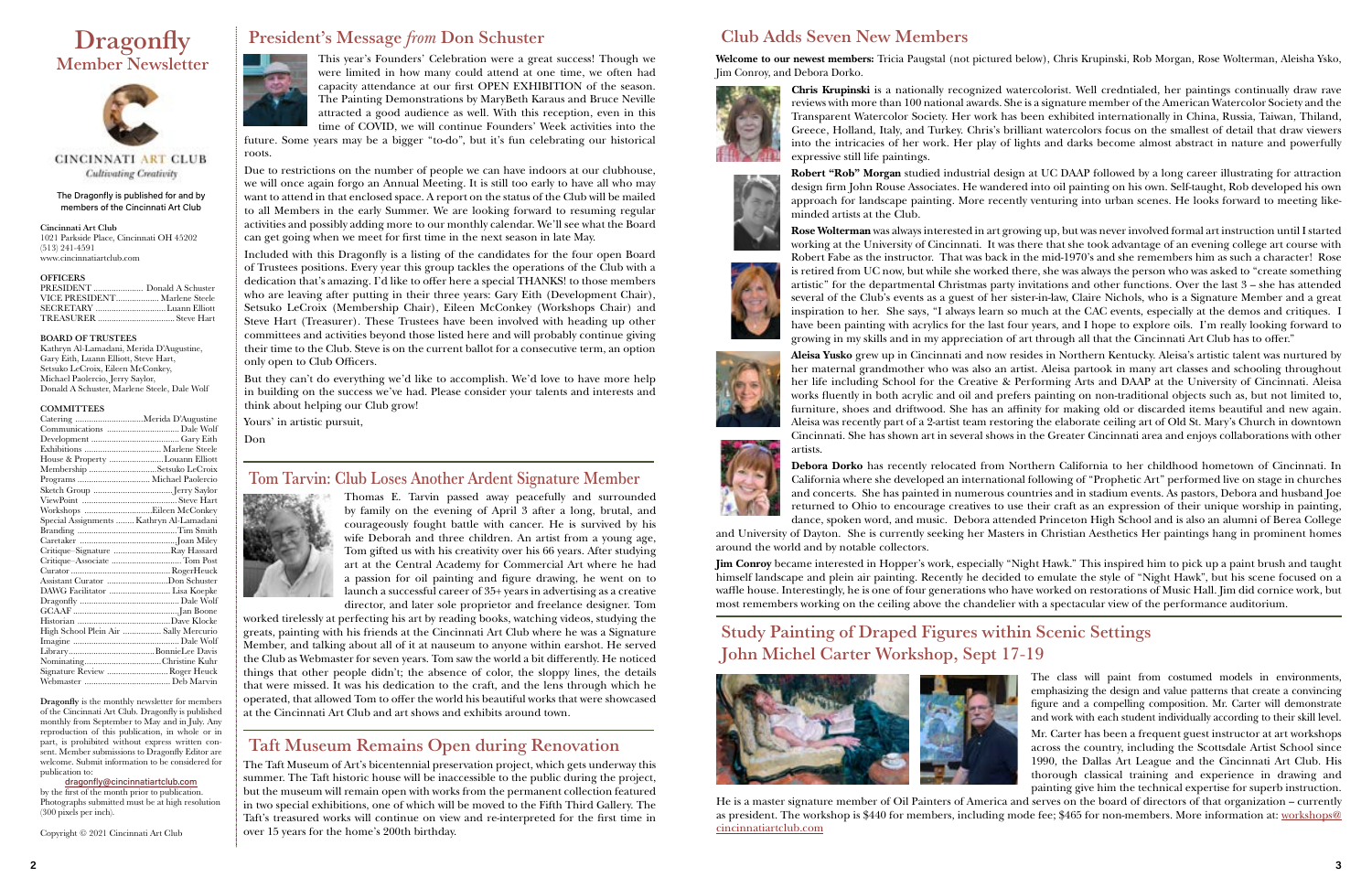# **2021 Cincinnati Art Club Board of Trustees Candidates**

| Louis Cornelius - I have a deep passion for the arts in Cincinnati. I consider myself a patron and<br>collector that also creates. I have a deep respect for artists that have made creating their life profession.<br>As a collector, I have used nearly every conservationist in the city and learned many of their methods. I<br>have restored and/or cleaned many works of art. Art is very much a part of me. I've completed over 26<br>paintings since the pandemic. I am a full-time 30 plus year employee with Duke Energy. For years, I<br>have privately supported local artists. If elected to the board, I would not only continue to support the<br>arts in Cincinnati but show open support of the Art Club and the artists it represents                                                                                                                       |
|-------------------------------------------------------------------------------------------------------------------------------------------------------------------------------------------------------------------------------------------------------------------------------------------------------------------------------------------------------------------------------------------------------------------------------------------------------------------------------------------------------------------------------------------------------------------------------------------------------------------------------------------------------------------------------------------------------------------------------------------------------------------------------------------------------------------------------------------------------------------------------|
| Steve Hart – A faithful Sketch Group attendee since becoming a member in 2008, my retirement in<br>2016 allowed me to become very involved with the Club in a number of other ways. As Treasurer, I<br>helped the Board re-establish sound financial practices including a balanced budget amendment to the<br>constitution. I promoted the idea of an Audit Committee to provide oversight of the handling of the club's<br>financial assets. I have also chaired the Scholarship Committee and ViewPoint 52. ViewPoint 53 is now<br>a primary focus along with my ongoing duties as Treasurer.                                                                                                                                                                                                                                                                              |
| Susan L. Mueller - Have the CAC website professionally represent the Cincinnati Art Club in the<br>21 <sup>st</sup> century: make it easy to read, locate information, and able to accept dues/fees online; a member's<br>page on site showing 3-pieces of work etc. Establish a strong mentoring program for members seeking<br>Signature status. An artist since childhood, employed first in the graphic arts, moved into finance<br>and Business Appraisal. Earned 3 academic degrees (AS, BS, MBA); 3 professional<br>designations (CFP, CFA, ASA). With this I have been an exam grader; Instructor/lecturer,<br>author, and expert witness. Served on the National Board of the American Society of<br>Appraisers-Business Valuation Committee. Also acted 12 years as Managing Editor of<br>the Business Valuation Review. Meet the artist at www.susanmuellerart.com |
| Jim Pendery - I am running for the board because I want to be of service to this historic organization. I<br>have been a Cincinnati artist for thirty years. I have worked with a tremendous number of individuals and<br>organizations in a variety of art contexts. I have arts management experience from my days with co-<br>operative galleries in the Nineties. I pay careful attention to the fortunes of surviving galleries. I have<br>lived in this city for fifty years and know it, its people, and their tastes well. My personal experience has<br>brought me into contact with the world of finance and law, and I am comfortable in that environment. I<br>have no bias, save to serve the freedom and vitality of the arts. If elected, I will serve you.                                                                                                    |
| Joe Stewart - The Cincinnati Art Club has been a vital part of the Cincinnati art scene for more than 130<br>years. As a Signature member, and prior trustee, I feel I am uniquely suited to help the club through<br>these transition years as we determine the future of the club and the clubhouse. I have recently retired<br>from 50 years as the owner of a custom building and renovation company, so my experience will come<br>in handy as we work through the challenges and plan for a post pandemic future.                                                                                                                                                                                                                                                                                                                                                       |
| Kim Wanamaker - My journey as an artist started with my artist father who inspired me to pursue<br>graphic design and fine art. My husband and I started several magazines: Lighthouse, Inspire, Venue,<br>LEAD, and CDO magazine. I have a studio at Loveland Artist Studios on Main. I work in oil and teach.<br>I'm on the board for the Mason Arts Council. If elected to the CAC board, I want to spark new energy by<br>partnering with other arts organizations to better grow the CAC. I want to connect artists with the club,<br>so it flourishes in all its pursuits. I love bringing people together through art to make a difference in the<br>world. My husband and I have three wonderful children and we reside in West Chester.                                                                                                                              |
| Barbara M. Weyand - I believe the arts in Cincinnati are essential for its people, and the varied arts we<br>have bring us together as one. Art clubs add to the enrichment of our community. The Cincinnati Art<br>Club acts as a foundation and communicator for Cincinnati arts. I was an active Trustee with the<br>Cincinnati Ballet for 10 years; I remain a Sustaining Trustee. I am presently serving my 7 <sup>th</sup> year as<br>Trustee for the Cincinnati Art Museum; actively engaged in events and raising monies for connecting<br>communities with the museum. I am in my 16 <sup>th</sup> year as Trustee for the Cincinnati Playhouse in the Park;<br>building a new theater to bring diverse live performances to our communities. I've also joined the board<br>of trustees for CET/Think TV.                                                            |